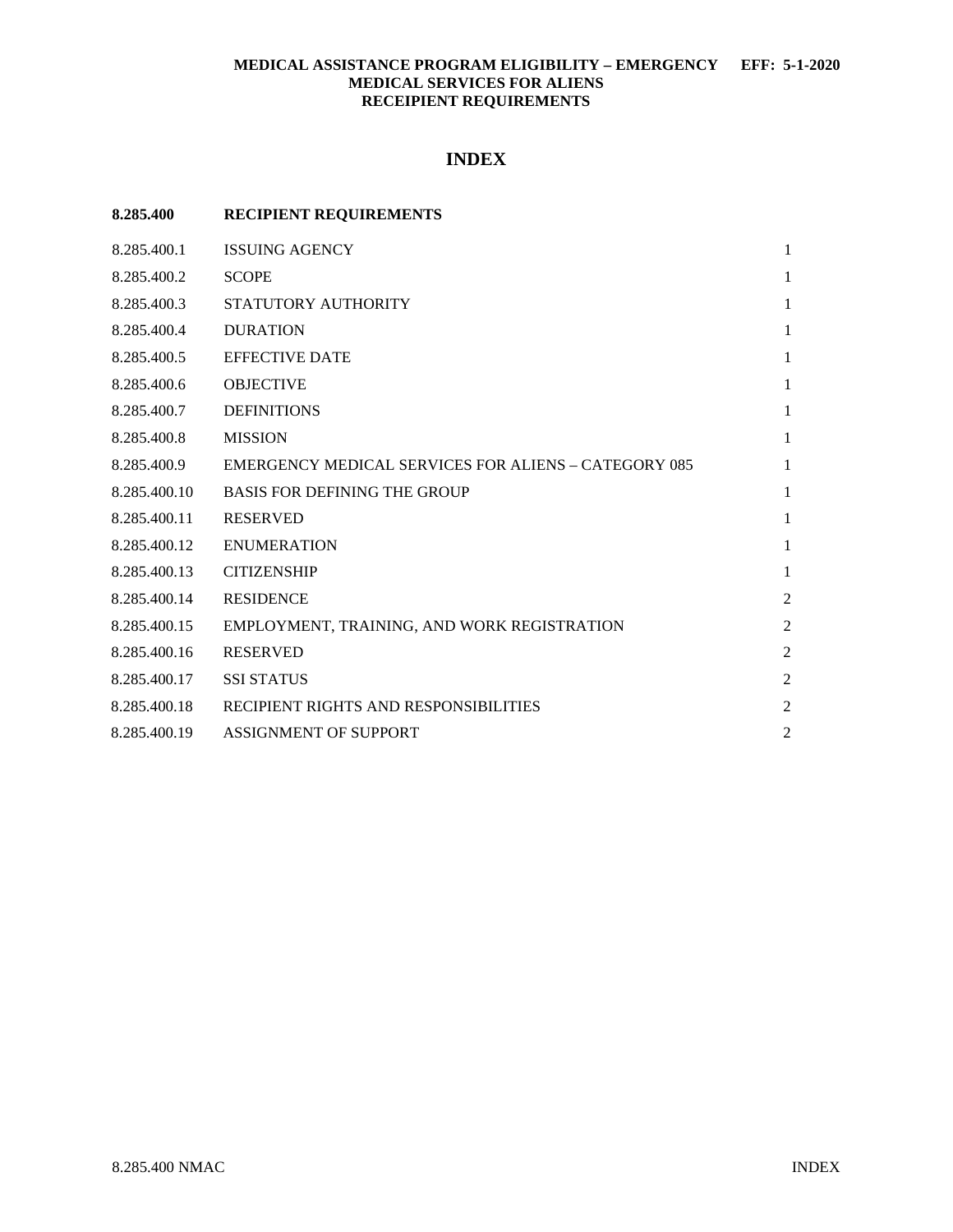#### **MEDICAL ASSISTANCE PROGRAM ELIGIBILITY – EMERGENCY EFF: 5-1-2020 MEDICAL SERVICES FOR ALIENS RECEIPIENT REQUIREMENTS**

**TITLE 8 SOCIAL SERVICES**

#### **CHAPTER 285 MEDICAL ASSISTANCE PROGRAM ELIGIBILITY - EMERGENCY MEDICAL SERVICES FOR ALIENS PART 400 RECIPIENT REQUIREMENTS**

<span id="page-1-0"></span>**8.285.400.1 ISSUING AGENCY:** New Mexico Human Services Department (HSD). [8.285.400.1 NMAC - Rp, 8.285.400.1 NMAC, 1/1/2014]

<span id="page-1-1"></span>**8.285.400.2 SCOPE:** The rule applies to the general public. [8.285.400.2 NMAC - Rp, 8.285.400.2 NMAC, 1/1/2014]

<span id="page-1-2"></span>**8.285.400.3 STATUTORY AUTHORITY:** The New Mexico medicaid program and other health care programs are administered pursuant to regulations promulgated by the federal department of health and human services under Title XIX of the Social Security Act as amended or by state statute. See NMSA 1978, Section 27-1- 12.

[8.285.400.3 NMAC - Rp, 8.285.400.3 NMAC, 1/1/2014]

<span id="page-1-3"></span>**8.285.400.4 DURATION:** Permanent.

[8.285.400.4 NMAC - Rp, 8.285.400.4 NMAC, 1/1/2014]

<span id="page-1-4"></span>**8.285.400.5 EFFECTIVE DATE:** January 1, 2014, unless a later date is cited at the end of a section. [8.285.400.5 NMAC - Rp, 8.285.400.5 NMAC, 1/1/2014]

<span id="page-1-5"></span>**8.285.400.6 OBJECTIVE:** The objective of this rule is to provide specific instructions when determining eligibility for the medicaid program and other health care programs. [8.285.400.6 NMAC - Rp, 8.285.400.6 NMAC, 1/1/2014]

### <span id="page-1-6"></span>**8.285.400.7 DEFINITIONS:** [**RESERVED**]

<span id="page-1-7"></span>**8.285.400.8 MISSION:** To transform lives. Working with our partners, we design and deliver innovative, high quality health and human services that improve the security and promote independence for New Mexicans in their communities.

[8.285.400.8 NMAC - N, 1/1/2014; A, 5/1/2020]

<span id="page-1-8"></span>**8.285.400.9 EMERGENCY MEDICAL SERVICES FOR ALIENS - CATEGORY 085:** Certain noncitizens who are undocumented or who do not meet the qualifying immigration criteria specified in 8.200.410 NMAC, but who meet all eligibility criteria for the following medical assistance categories of eligibility (COEs): other adults (COE 100), parent/caretaker (COE 200), pregnant women (COE 300), pregnancy-related services (COE 301), children under age 19 (COEs 400, 401, 402, 403, 420, and 421) or supplemental security income (COEs 001, 003, and 004) can receive coverage for emergency services. See 42 CFR Section 440.225. [8.285.400.9 NMAC - Rp, 8.285.400.9 NMAC, 1/1/2014; A, 5/1/2020]

<span id="page-1-9"></span>**8.285.400.10 BASIS FOR DEFINING THE GROUP:** The definition of an emergency medical condition is found at 8.325.10.13 NMAC.

[8.285.400.10 NMAC - Rp, 8.285.400.10 NMAC, 1/1/2014; A, 5/1/2020]

## <span id="page-1-10"></span>**8.285.400.11** [**RESERVED**]

<span id="page-1-11"></span>**8.285.400.12 ENUMERATION:** A non-citizen applicant is exempt from the requirement to provide a social security number (SSN). If the applicant is found eligible for coverage of emergency services, the claims are paid using an eligibility system generated identification number. [8.285.400.12 NMAC - Rp, 8.285.400.12 NMAC, 1/1/2014; A, 5/1/2020]

<span id="page-1-12"></span>**8.285.400.13 CITIZENSHIP:** An applicant must be a non-citizen who is undocumented or who does not meet the qualifying immigration criteria specified in 8.200.410 NMAC*.* Per 42 CFR 440.255(c), effective January 1, 1987, non-citizens who are not lawfully admitted for permanent residence in the United States or permanently